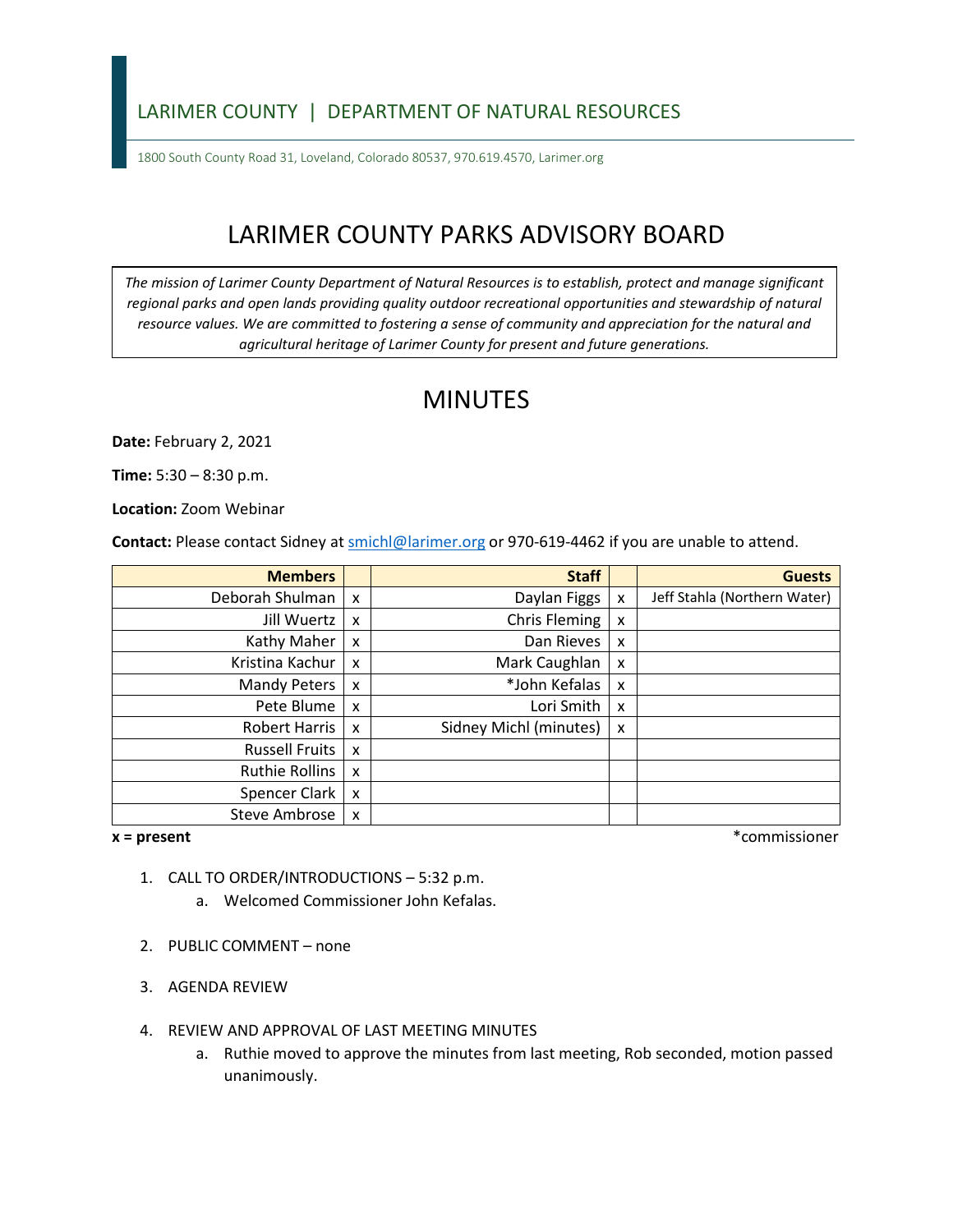#### 5. INFORMATION & ANNOUNCEMENTS

- a. Natural Resource events for this month: [larimer.org/naturalresources.](https://www.larimer.org/naturalresources)
- b. To sign up for Parks Advisory Board updates, go to [apps.larimer.org/subscriptions.cfm,](https://apps.larimer.org/subscriptions.cfm) enter your email, click "Subscribe," and check the "Parks Advisory Board" box.

### 6. UPDATES & REPORTS

- a. Park District updates Dan/Mark
	- i. Dan summer positions are posted and beginning to interview. New water tank is getting installed at the Carter Lake filter plant below dam 1, utility work is contracted through Connell. Some park areas are closed for construction work but will reopen soon. The Sail Club has been painting docks and preparing for spring, boating opens April 1<sup>st</sup>. A moratorium was placed on new projects on USBR properties with a minimum 60-day notice to proceed which will delay some projects. Ranger staff is full for first time in three years.
	- ii. Mark in the process of hiring a new ranger, it takes about one year from the time of interview to full commission. Met with USBR and Northern Water today, the Sail and Saddle Club is in flux and we hope to receive more info this summer. Finished up water and powerlines at Inlet Bay, currently working on infrastructure for future flush toilet. ANS inspection stations will be installed next week, boating opens April 1<sup>st</sup>. The ANS supervisor position is posted for a full-time, 2-year contract. Rangers remain busy with visitation and completed ice training last week. Sold 7 cabins for ~\$42k and looking forward to getting new cabins in this summer.
	- iii. Jill asked how increased visitation affected staffing and resources. Daylan said leftover funds were reallocated for 2021 for additional staff and hardened infrastructure. While 2020 was unexpected, it allowed the department an opportunity to prepare for future visitation rates. Another plan for 2021 is to develop a staffing model tied to increased visitation, boat launches, camping nights, etc. The challenge is finding a balance between operational changes and maintaining quality visitor experience. Dan added there were 54,142 camping nights in 2020 (with spring closures), up from 52,089 camping nights in 2019. Discussed capacity issues and facilities remaining busy year-round. The department continues to work on our staffing model and seek out inefficiencies (trash contract example). Mark added Horsetooth had 58,000 boat inspections in 2020, up from 36,000 in 2019. Carter had 31,000 boat inspections in 2020 and 20,000 in 2019.
	- iv. Commissioner Kefalas asked about [NoCoPLACES 2050](https://www.nocoplaces2050.com/) and how it might be applied to county parks and open spaces. Daylan explained NoCo 2050 is a collaboration among Front Range stakeholders including Jefferson, Clear Creek, Gilpin, Larimer, and Boulder Counties, Colorado Parks and Wildlife, the US Forest Service, and the National Park Service that formed in response to Colorado's increasing population and its strain on public lands. The regional planning effort seeks ways to conserve natural resources while providing equitable access and quality recreation experiences. A few takeaway topics

This meeting will be recorded and archived according to law. Votes require a quorum. Public can view agenda and minutes at: <https://www.larimer.org/boards/parks-advisory-board/minutes>

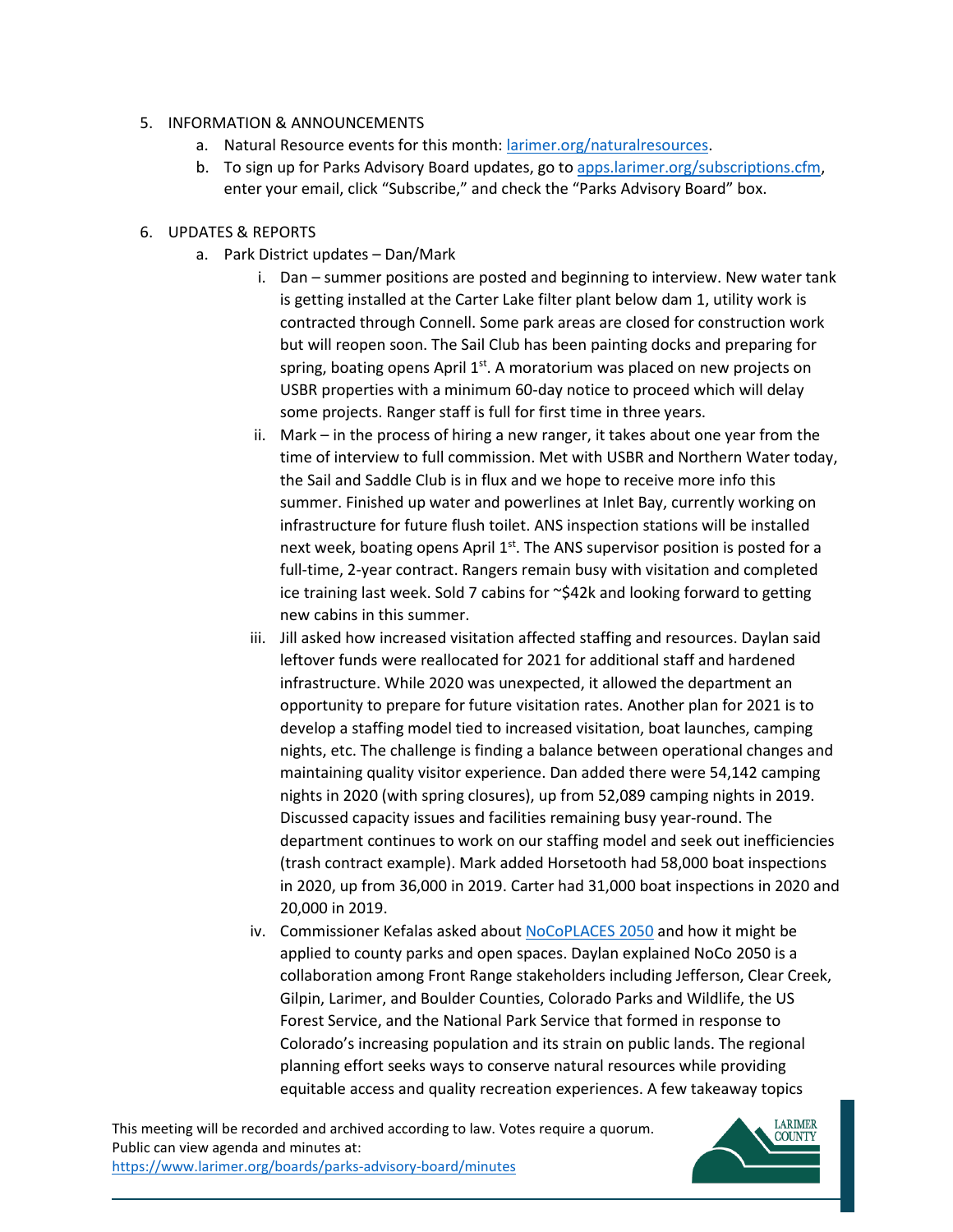from the group: adaptive response/coordination, new technology to manage visitation, carrying capacity, and forest health and climate change. Daylan said ideas from NoCo 2050 will be brought back to PAB as they develop.

- v. Kristina said she'd be interested to learn more about adaptive management technologies and mentioned Jefferson County's Lot Spot app. Daylan said new cameras were installed at HTMOS and DBBOS and IT contracts with a company to use the images to determine parking lot capacity. The challenge is connectivity and cell phone coverage. The department is currently considering a vendor to help with parking issues and ticket processing. Mark added some visitors ignore social media updates or "closed" signs.
- vi. Deborah asked if neighboring cities/counties will be adding parks and open spaces. State demographer data shows significant growth in Larimer County in coming years and many DBBOS visitors are residents of Weld County, for example. Daylan said Greeley and Windsor went through a strategic planning process to hopefully secure open space sales tax/funding sources in the future. Further discussion of emerging technologies and reservation/permitting systems.
- vii. Mark thanked the board for their questions and support.
- b. CIP project updates
- c. Water projections update
	- i. Dan updated that water levels are good, Carter Lake is expected to be full in 4-6 weeks and then Horsetooth fill will increase and be close to full by the end of June. The forecast for the 2021 recreation season looks very similar to last year at Carter and more robust at Horsetooth now that the outlet project is complete. Mark added the critical time for reservoir water movement is summertime and projections are subject to change.
	- ii. Deb asked about silt from the East Troublesome Fire and how water levels might affect the Horsetooth Swims in September. Mark said much is unknown but the reservoirs will be full before runoff. Jeff added below average snowpack this year will create less debris and allow crews to install silt traps this spring. Runoff will have a greater impact on 2022 water levels.
- d. Grand Lake Clarity update
	- i. Mark explained the Grand Lake Clarity study originates from Senate Document #80 and he sits on two different stakeholder committees. Daylan added water clarity is a long-term issue with the potential to affect the timing of water deliveries and therefore recreation. In addition to the clarity study, the department contracted Earth Economics in 2019 to determine the economic value of both reservoirs to Larimer County. Study findings will be presented to the board at a future meeting.
- e. 2020 Quarter 4 Board Report
	- i. Daylan highlighted a few stories:
		- 1. Sky View Campground received \$475k in grant funding from GOCO. Construction for the group campground will begin this year.

This meeting will be recorded and archived according to law. Votes require a quorum. Public can view agenda and minutes at: <https://www.larimer.org/boards/parks-advisory-board/minutes>